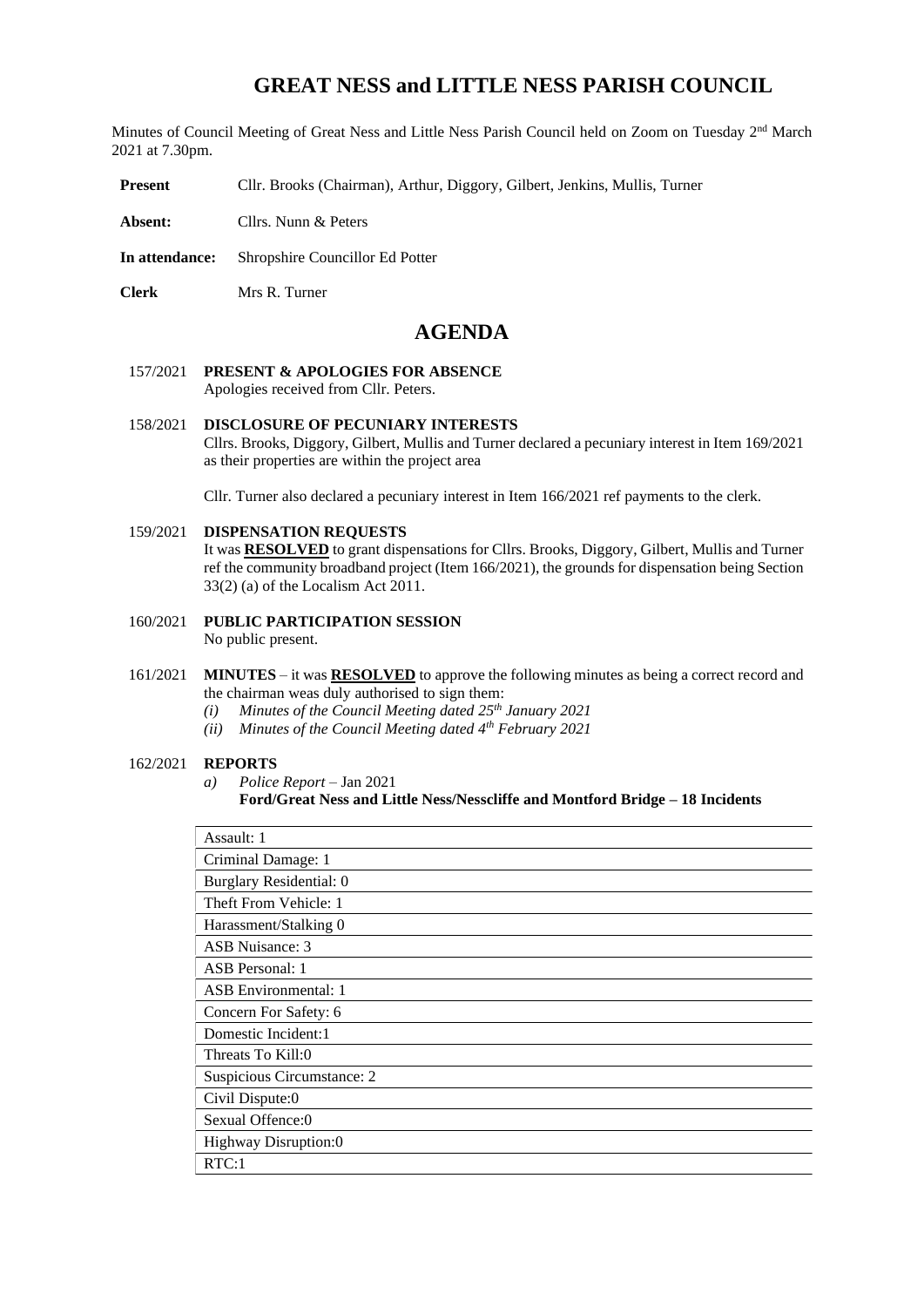- *b*) *Shropshire Council* Cllr. Potter reported as follows:
	- Big Town Plan consultation focused on Shrewsbury but will impact rural area served by Shrewsbury.
	- Vaccines rate of vaccine increased significantly, gone from one of the worst areas in the country to  $20^{\text{th}}$ .
	- Litter major concerns, SC arranging litter picking and doing VOSA site which is in very poor condition.
	- Kinton noticeboards the back has fallen out of the wooden board and the metal one is also in a poor state of repair. The clerk was asked to get costs for replacement with one board.
- *c) Youth Club*  virtual sessions ongoing but attendance low. Cllr. Brooks suggested litter picking as a possible activity for the club.
- *d) Parish Councillor Reports* none
- *e) Clerk's Report* the clerk infirmed the council that unless the government extends current legislation enabling remote meetings, there is a possibility the council will have to start meeting face-to-face after 7<sup>th</sup> May 2021.

## 163/2021 **PLANNING NOTIFICATIONS** – **FOR INFORMATION**

- 1) 14/03797/OUT Development Land West Of Oakfield, Nesscliffe, Shrewsbury, Shropshire Proposal: Outline application for the erection of 6 No dwellings (to include access) *Awaiting Decision*
- 2) 14/05257/FUL Proposed Dwelling Adj. Hopton Farm, Nesscliffe, Shrewsbury, Shropshire Proposal: Erection of a Single Plot Exception (SPE) affordable dwelling and formation of access *Awaiting Decision*
- 3) 17/05151/EIA Proposed Poultry Units NW Of North Farm, Felton Butler Proposal: Erection of four poultry rearing buildings, eight feed bins, biomass store and amenity building including landscaping and tree planting. *Pending Consideration*
- 4) 19/01463/REM Plot Adj. To No 4 Felton Butler Cottages, Felton Butler Proposal: Reserved Matters application pursuant 14/01327/OUT for the erection of a detached dwelling and garage to include access *Pending Consideration*
- 5) 19/04714/FUL Proposed Development Land At Adcote School, Little Ness Proposal: Erection of 3No dwellings *Pending Consideration*
- 6) 20/00581/FUL Motor Fuel Limited, Service Station, Nesscliffe, SY4 1BZ Proposal: Erection of a coffee shop with a drive-thru; associated car, motorcycle and cycle parking; landscaping and associated works *Pending Consideration*
- 7) 20/03976/EIA Land Adjacent To The A5, Kinton, Shrewsbury, Shropshire Proposal: Erection of four poultry rearing buildings, nine feed bins, landscaping scheme and all associated works *Pending Consideration*
- 8) 20/04211/FUL Crowdy, Great Ness, Nesscliffe, Shrewsbury, Shropshire, SY4 2LD Proposal: Erection of single storey extension to rear elevation; installation of roof mounted solar panels to rear roofline and satellite dish to chimney; installation of replacement windows

*Decision: Grant Permission*

9) 20/04616/TCA - Cherry Tree House, Great Ness, Shrewsbury, Shropshire, SY4 2LE Proposal: Crown reduction of 15% of the growth on the leeward side and 10% reduction on the windward side of 1NoLime Tree within Great Ness Conservation Area *Consent by Right – Trees*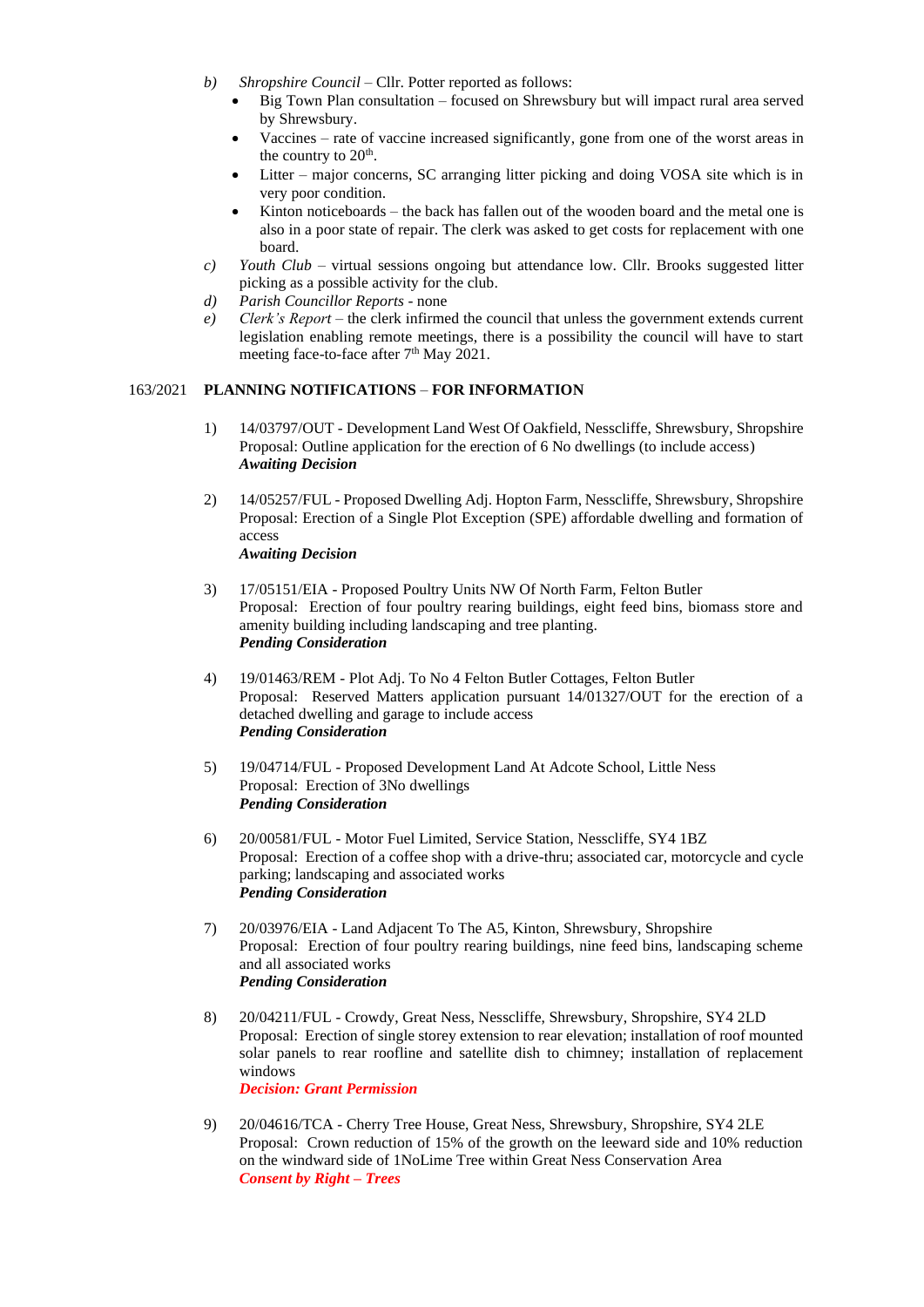- 10) 20/04881/FUL The Garage, Nesscliffe, Shrewsbury, Shropshire, SY4 1AY Proposal: Relocation of portable office, erection of security fence and demolition of disused forecourt canopy *Decision: Grant Permission*
- 11) 20/04792/FUL The Patches, Valeswood, Little Ness, Shrewsbury, Shropshire, SY4 2LH Proposal: Conversion of outbuilding to holiday let and provision of parking *Decision: Refuse*
- 12) 20/04936/FUL Rose Cottage, Holyhead Road, Montford, Shrewsbury, SY4 1A Proposal: Erection of one replacement dwelling following demolition of existing *Pending Consideration*
- 13) 20/05198/FUL Fernleigh, Alderton, Nesscliffe, Shrewsbury, Shropshire, SY4 1AP Proposal: Erection of two storey rear extension following partial demolition of rear single storey elements - (revised scheme) *Pending Consideration*
- 14) 20/04624/FUL Land Adjacent Keepers Cottage, Fairview, Kinton, Nesscliffe Proposal: Formation of an agricultural vehicular access to include formation of visibility splay (re-submission of 17/01038/FUL) *Pending Consideration*
- 15) 21/00058/TPO The Villa, Wilcott, Shrewsbury, Shropshire, SY4 1BJ Proposal: Works to 5No Ash Trees and 1No Ash three stemmed tree protected by Shrewsbury and Atcham Borough Council (Land Adjacent to Wilcott House, Wilcott) Tree Preservation Order 1990 *Decision: Grant Permission*
- 16) 20/05427/FUL Oakfield, Great Ness, Shrewsbury, Shropshire, SY4 2L Proposal: Erection of replacement dwelling and detached double garage; modifications to existing vehicle access off public highway *Pending Consideration*
- 17) 20/05389/FUL- Nesscliffe Training Camp, Wilcott, Shrewsbury, Shropshire, SY4 1B Proposal: Erection of 7No. single storey accommodation blocks with associated external works following demolition of existing buildings *Pending Consideration*

#### 164/2021 **PLANNING APPLICATIONS – FOR CONSIDERATION** *(refer to links below)*

1) 21/00707/FUL - Red Berry Cottage, Milford Road, Baschurch, SY4 2JU Proposal: Erection of two-storey side extension Comments: It was **RESOLVED** to support as the extension is of a reasonable scale and in keeping with other properties

#### 165/2021 **PARISH MATTERS –** *to consider updates and new matters*

*a*) *Nesscliffe Hill* – Cllr. Turner updated on a meeting with British Cycling. The Cliffe seems to have less of an issue with cycling than Nesscliffe & Hopton Hill. Need solution for all users. British Cycling 3-point plan: consultation re users/cyclists, can help with signage, National Trust has no permission for cycling on one area but allowed it if club can have trails. Quite a formal approach for public access land locally. He had suggested a user study and queried in CIL could be used for this? It was noted that British Cycling will match improvements pound for pound and help with grants to Sport England.

Cllr. Potter had also attended the meeting and said Shaun Burkey & the police are persistently lobbied by Nesscliffe Hill community WhatsApp. The police have got signage for the hill. Cllr. Potter was keen for there to be meaningful consultation. Cllr. Turner advocated structured discussions, rather than informal chats and led by someone impartial. Cllr. Potter to speak to Claire Fildes, SC re CIL Local for a user study of the hill. A large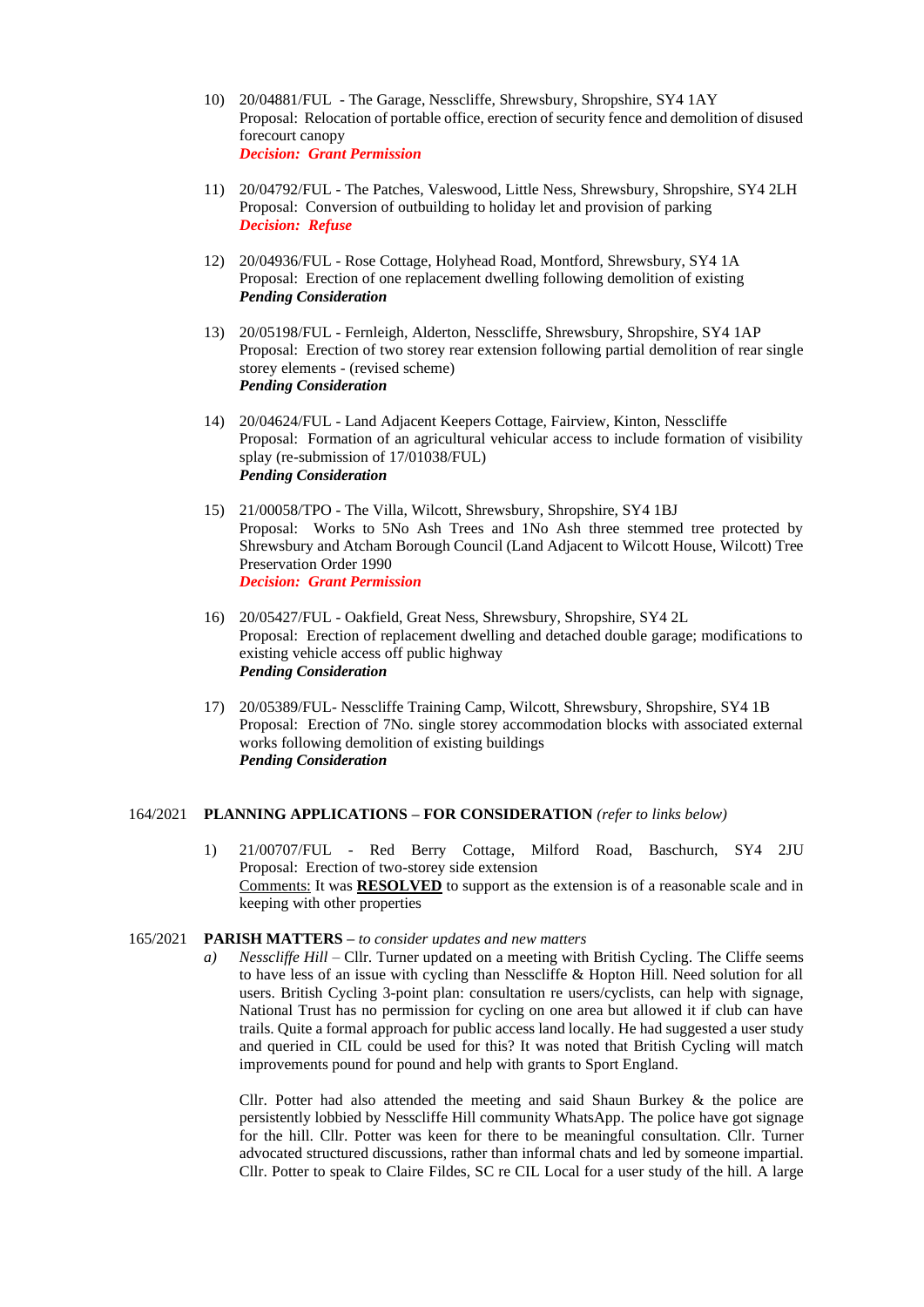sum was spent on the fence which could have been spent on wider maintenance. It was noted that would need to liaise with Ruyton XI Towns to emphasise that a user study needs to be meaningful, clerk to write to Lydia Bardlsey clerk at Ruyton Xi Towns PC. Cllr. Potter noted that Hopton Hill is the mountain bikers' preferred area but now fenced off as a nature area.

- *b) Traffic Calming Scheme update* lining complete, crossings in progress, VAS and gateways arriving soon.
- *c) Elections* nominations open late March, clerk to send out nomination paperwork & timetable & do a leaflet on the elections so people know they are happening and encouraging people to stand and vote.
- *d) Lights at Wilcott Speedcast site* clerk following up on this.
- *e) Broadband project –* interest to date has been very good and the funding target for a demand-led scheme has bene met. However, the paperwork needs to be accepted by DCMS to enable voucher claims to start – the clerk and Cllr. Brooks are pursuing this as the documentation had not been compiled by Openreach by the official deadline.
- *f) Litter & dog mess* –problems at VOSA site noted.
- *g) Highways maintenance matters, including potholes* SC have said they will commit £10 million per annum on highway maintenance whilst lobbying for more funding from central government. Noted that there are bad potholes at Valeswood and along Rodefern Lane.
- *h) Annual Parish Meeting 2021* date agreed as Tuesday 13th April 2021, on Zoom, 7pm
- *i) Reports of other parish matters*  none.

## 166/2021 **FINANCIAL MATTERS**

*a) Payments including payments made between meetings –* it was **RESOLVED** to approve the following:

| Ref      | $\circ$<br>Payee      | <b>Item</b> | <b>Method</b> | <b>Net</b> | <b>VAT</b> | <b>Gross</b> |
|----------|-----------------------|-------------|---------------|------------|------------|--------------|
| P60-2021 | R Turner              | Salary Jan  | <sub>SO</sub> | £744.63    | £0.00      | £744.63      |
| P61-2021 | <b>SCPF</b>           | Pension Jan | <sub>SO</sub> | £162.67    | £0.00      | £162.67      |
| P62-2021 | Copy-Write            | Leaflets re | <b>BACS</b>   | £45.50     | £0.00      | £45.50       |
|          | Printers              | broadband   |               |            |            |              |
|          |                       | project     |               |            |            |              |
| P63-2021 | R Turner              | Salary Feb  | <sub>SO</sub> | £779.63    | £0.00      | £779.63      |
| P64-2021 | <b>Scottish Power</b> | Electricity | <b>DD</b>     | £35.39     | £1.77      | £37.16       |
| P65-2021 | <b>SCPF</b>           | Pension Feb | SO.           | £162.67    | £0.00      | £162.67      |
| P66-2021 | Copy-Write            | Election    | <b>BACS</b>   | £52.00     | £0.00      | £52.00       |
|          | Printers              | leaflets    |               |            |            |              |

- *b) Income received* none.
- *c) Payment for VAS signs, once invoiced* it was **RESOLVED** that once the VAS are installed satisfactorily they can be paid for as the funds need to be spent by  $31<sup>st</sup>$  March to comply with the terms of the PCC grant towards the works.

## 167/2021 **CORRESPONDENCE** – noted:

- *a) SALC/NALC Info Bulletins*
- *b) NWRR*  planning application to be put on the next agenda.
- *c) Flood forum*
- *d) Census 2021*
- *e) Community Governance Reviews*

## 168/2021 **NEXT MEETING**

- *a) Council meeting & CIL working group – 30th March (council) , CIL. Annual Council Meeting – 13th May*
- *b) Items for next meeting agenda-*

*It is RECOMMENDED that pursuant to Schedule 12A, Local Government Act 1972 and pursuant to the provisions of the Public Bodies (Admissions to Meetings) Act 1960, that the public and press should be excluded during discussion of Item 169 to 171/2021, due to the likely disclosure of confidential information*

169/2021 **BROADBAND PROJECT –** *to consider final offer from Openreach and next steps*

## 170/2021 **QUOTES FOR MAINTENANCE –** *to consider*